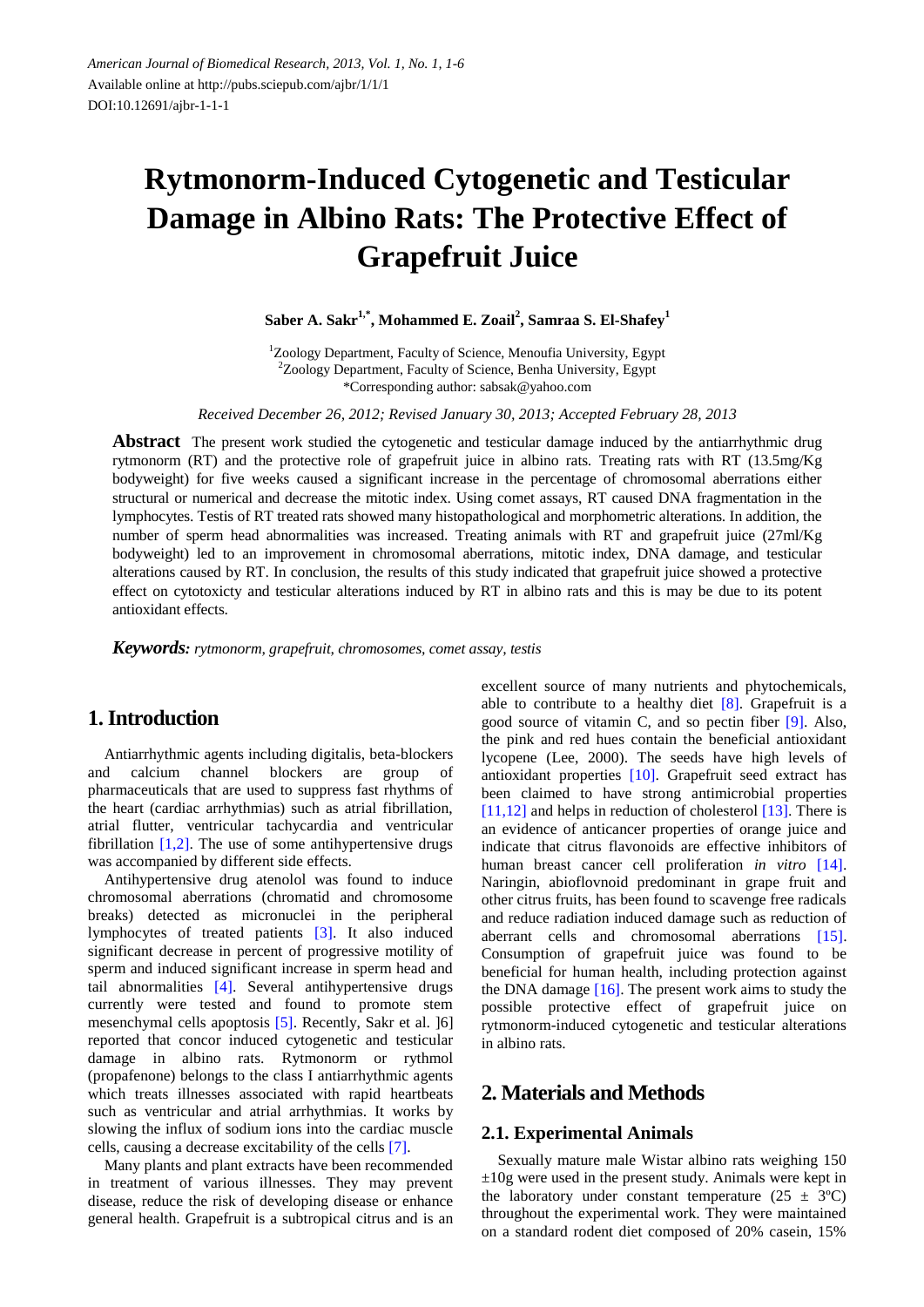corn oil, 55% corn starch, 5 % salt mixture and 5% vitaminized starch (Egyptian Company of Oils and Soap, Kafr-Elzayat, Egypt). Water was available ad libitum . Maintenance of animals and experimental procedures was approved by the animal ethical committee in accordance with the guide for care and use of laboratory animals prepared by Menoufia University, Egypt. Animals were divided into 4 groups of 20 animals each:

**I**. **First group**. rats in this group served as controls.

**II. Second group**. Animals in this group were orally given grapefruit juice. Juice of grapefruit (*Citrus paradise*) was prepared by squeezing the fresh fruit. Rats were regularly orally administered with grapefruit juice at a dose level of (27ml/Kg body weight) [\[17\].](#page-4-13)

**III. Third group**. Animals of this group were treated with rytmonorm. The tablet was ground and dissolved in 100ml distalled water. It is used at a dose level of (13.5mg/Kg body weight) modified according to therapeutic dose of human  $[18]$  and each animal were orally given 0.5ml containing the desired dose.

**IV. Fourth group**. Animals of this group were given rytmonorm (13.5mg/Kg body weight of rat) followed by grapefruit juice (27ml/Kg body weight) daily for five weeks.

#### **2.2. Applied Techniques**

#### **2.2.1. Chromosomal Preparation**

Animals were sacrificed after five weeks of treatment. Bone marrow cell preparations for analysis of chromosomal aberrations and mitotic indices were conducted by colchicines-hypotonic technique. After completion of the treatment period, five animals from each group were i.p. injected, 2h before sacrifice, with 0.5ml colchicine (3mg/kg body weight), to increase the number of metaphase spreads. Bone marrow cells were collected from the femurs in isotonic NaCl solution and bone marrow smears were prepared. For each group, slides were stained with Giemsa and mounted in DPX. For each animal fifty metaphase spreads were scored for chromosomal aberrations. The mitotic index was obtained by counting the number of mitotic cells in 1000 cells/anima.

#### **2.2.2. Comet Assay**

This technique is widely used for detection of single stranded breaks. Eukaryotic cells are embedded in an agarose gel on a microscopic slide, lysed by detergents and high salt at pH 10 and then electrophoresed for damage display which shows increased migration of the DNA from the nucleus towards the anode; this technique permits the detection and an evalution of single-stranded DNA breaks. Low-melting temperature agarose and ultra pure agarose, Triton x-100; sodium sarcosinate; ethylenediamine-tetra acetic acid disodium salt  $(Na)$ -EDTA), Ttizma base and ethidiu m bromide were obtained from Sigma chemical company; phosphate buffered saline (PBS), without calcium and magnesium (RBMI 1640 medium, Gibco; Ficoll separating solution and trypan-blue were used in comet assay. Examination was done with a fluorescent microscope (Olympus BX 41, Japan) equipped with an excitation filter of 510nm and

barrier filter of 590nm. The migration was evaluated by observing and measuring the nuclear DNA and five hundred spots of DNA were examined and classified into three types: normal spots with round shape, damaged spots; in which the length of the migrated fragments is less than or equal to the diameter of the basal nuclear DNA, strongly damaged spots; where the length of the comet was greater than the diameter of the basal nuclear DNA [\[19\].](#page-4-15)

#### **2.2.3. Histological Studies**

For light microscopic studies, animals were dissected and their testes were removed and fixed in 10 % neutral formalin for 24h, washed in running tap water for 24h and transferred to 70 % ethyl alcohol. Tissues were dehydrated in ascending series of ethyl alcohol, cleared in xylene and embedded in wax. Sections of 5 microns thickness were cut using rotary microtome and mounted on clean slides without using any adhesive medium. Sections were stained with Ehrlich's haematoxylin and counterstained with eosin and photographed.

#### **2.2.4. Sperm Head Abnormalities Test**

The sperm suspension was obtained from animals by cutting the caudal epidedymis of a testis in few drops of mammalian saline. The sperm suspension was spread on clean glass slides. Sperm smears were dried in air and incubated at oven at 50  $\mathbb C$  overnight. The sperms were fixed in methyl alcohol and stained with haematoxylin and eosin [\[20\].](#page-4-16)

## **2.3. Statistical Analysis**

In the present work, the results are represented in tables as mean number  $\pm$  standard error. The significance of difference between the treated and normal groups was calculated used chi-square test and student's t-test.

## **3. Results**

## **3.1. Chromosomal Aberrations and Mitotic Index**

Chromatid deletion, chromatid fragment, chromosomal ring, centromeric attenuation of chromosomes, centric fusion of chromosomes, end to end association, chromatid gaps and chromatide breaks were recorded as structural aberrations [\(Table 1\)](#page-2-0). Numerical aberrations such as monosomy, trisomy, tetrasomy and polyploidy were also detected [\(Table 2\)](#page-2-1). A significant increase in structural and numerical aberrations was recorded after treatment with rytmonorm when compared with control animals. Animals given rytmonorm and grapefruit juice showed a decrease in these aberrations when compared with rytmonorm treated animals. In addition, animals treated with rytmonorm showed a decrease in the mitotic index when compared with control group. An increase in mitotix index was observed after treatment with grapefruit juice [\(Table](#page-2-2)  [3\)](#page-2-2).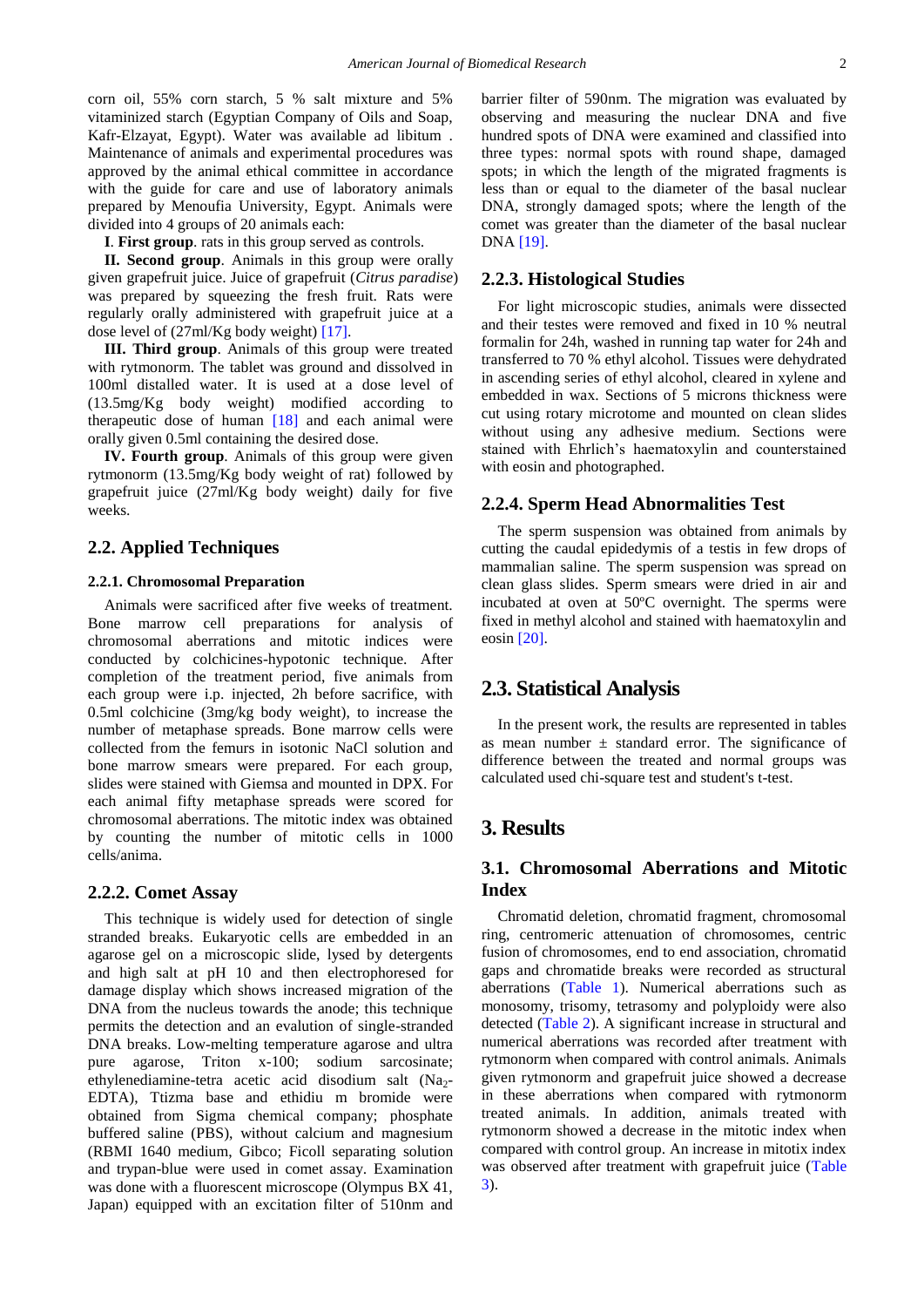|                 | Mean $\pm$ S.E |                       |                            |                           |                   |                     |           |               |            |
|-----------------|----------------|-----------------------|----------------------------|---------------------------|-------------------|---------------------|-----------|---------------|------------|
| Animal<br>group | Deletion       | Chromatid<br>fragment | Centromeric<br>attenuation | End to end<br>association | Centric<br>fusion | Chromosomal<br>ring | Gaps      | <b>Breaks</b> | Total      |
| control         | $10 \pm$       | $4.2 +$               | $0.6 \pm$                  | $0.6 \pm$                 | $0 +$             | $16 \pm$            | $0 \pm$   | $0 \pm$       | $31.4 \pm$ |
|                 | 0.44           | 0.37                  | 0.24                       | 0.24                      | 0.00              | 0.70                | 0.00      | 0.00          | 1.99       |
| Grapefruit      | $9.6 \pm$      | $16 \pm$              | $0 \pm$                    | $1.2 \pm$                 | $1.2 \pm$         | $16.2 \pm$          | $0.6 \pm$ | $0 \pm$       | 44.8 $\pm$ |
|                 | 2.27           | 1.12                  | 0.00                       | 0.49                      | 0.97              | 3.30                | 0.24      | 0.00          | 8.39       |
| Rytmonorm       | $34.3 \pm$     | $12 \pm$              | $1 \pm$                    | $1 \pm$                   | $0.8 \pm$         | $23.6 \pm$          | $0 \pm$   | $\pm$         | $73.7 \pm$ |
|                 | 1.96           | 2.00                  | 0.31                       | 0.63                      | 0.58              | 3.31                | 0.00      | 0.31          | $9.1*$     |
| Rytmonorm       | $9.6 \pm$      | $6.8 \pm$             | $0 \pm$                    | $0 \pm$                   | $0.2 \pm$         | $11.4 \pm$          | $0 \pm$   | $0.2 \pm$     | $28.2 \pm$ |
| $+$ grape fruit | 1.63           | 0.97                  | 0.00                       | 0.00                      | 0.20              | 2.11                | 0.00      | 0.20          | 5.11       |

<span id="page-2-1"></span>**Table 1. Average of structural chromosomal abnormalities observed in bone marrow cells of rats treated with rytmonorm and grapefruit juice**

 $(*).$  Statistically significant ( $P < 0.05$ )

<span id="page-2-0"></span>**Table 2. Average of numerical chromosomal abnormalities observed in bone marrow cells of rats treated with rytmonorm and grapefruit juice**

| Mean $+S.E$     |                |                |                |                  |  |  |
|-----------------|----------------|----------------|----------------|------------------|--|--|
| Monosomy        | Trisomy        | Tetrasomv      | Polyploidy     | Total            |  |  |
| $4 \pm 0.31$    | $0 \pm 0.00$   | $0 \pm 0.00$   | $0.4 \pm 0.24$ | $4.4 \pm 0.55$   |  |  |
| $6 \pm 1.18$    | $0.6 + 0.24$   | $0.4 + 0.24$   | $\pm 0.31$     | $8 + 1.97$       |  |  |
| $12.8 \pm 1.02$ | $\pm 0.31$     | $1 \pm 0.31$   | $\pm 0.31$     | $15.8 \pm 1.95*$ |  |  |
| $10.6 \pm 1.69$ | $1.2 \pm 0.73$ | $0.2 \pm 0.20$ | $0.2 \pm 0.20$ | $12.2 \pm 2.82$  |  |  |
|                 |                |                |                |                  |  |  |

## **3.2. Detection of DNA Damage of Single Strand Breaks by Comet Assay**

The results showed that animals treated with rytmonorm showed a significant increase in DNA fragmentation appeared as damaged and strongly damaged spots while animals given grapefruit juice showing improvement in DNA by decreasing the number of damaged and strongly damaged spots as detected by comet assay[\(Figure 1](#page-2-3) an[d Table 4\)](#page-2-4).

#### **Table 3. Mean value of mitotic index in bone marrow cells of rats treated with rytmonorm and grapefruit juice**

<span id="page-2-2"></span>

| Animal group                | $Mean \pm S.E$   |
|-----------------------------|------------------|
| Control group               | $709 + 2.59$     |
| grapefruit juice            | $683 + 2.62$     |
| Rytmonorm                   | $578 \pm 3.18^*$ |
| Rytmonorm+ grapefruit juice | $600 + 3.75$     |

 $(k)$ . Statistically significant (P < 0.05)

**Table 4. Mean value of DNA damage detected by comet assay in rat lymphocytes treated with rytmonorm and grapefruit juice**

| Animal group                      | Normal<br>cells | Damaged<br>cells | Strongly<br>damaged<br>cells | Total<br>damaged<br>cells |
|-----------------------------------|-----------------|------------------|------------------------------|---------------------------|
| control                           | $97 \pm 0.83$   | $3 \pm 0.83$     |                              | $3 \pm 0.83$              |
| Grapefruit<br>iuice               | $95 \pm 1.09$   | $5 \pm 1.09$     |                              | $5 \pm 1.09$              |
| Rytmonorm                         | $90 \pm 1.41$   | $9 \pm 1.00$     | $1 \pm 0.44$                 | $10 \pm 1.44*$            |
| $Rytmonorm +$<br>grapefruit juice | $96 \pm 0.70$   | $4 \pm 0.70$     |                              | $4 \pm 0.70$              |

(\*). Statistically significant  $(P < 0.05)$ 

## **3.3. Histological Observation**

The typical features of normal seminiferous tubules, spermatogenic cells, intertubular connective tissue and spermatozoa were appeared in sections of testis of control rat [\(Figure 2\)](#page-2-5). The same histological structure was shown in sections of animals given grapefruit juice for five weeks**.**  Sections from animals administrated with rytmonorm showed irregular seminiferous tubules with a decrease of spermatogenic cells [\(Figure 3\)](#page-3-0) and the interstitial tissue was degenerated. Sections of testis of animals administered rytmonorm and grapefruit juice revealed less prominent histopathological alterations. Most of the

seminiferous tubules appeared with increased spermatogenic layers and increase of sperm bundles [\(Figure 4\)](#page-3-1).

<span id="page-2-3"></span>

<span id="page-2-4"></span>**Figure 1.** Photomicrograph showing single strand breaks (comet assay)) of DNA of rat lymphocytes. (A) Normal DNA spots (no migration). (B) Damaged DNA spots (migration towards the anode), (C) Strong damaged DNA spots (more migration towards the anode)

<span id="page-2-5"></span>

**Figure 2.** Section in testis of rat showing A: Normal seminiferous tubules spermatogenic cells (SG), intertubular connective tissue (It) and spermatozoa (SP) (H&E X400)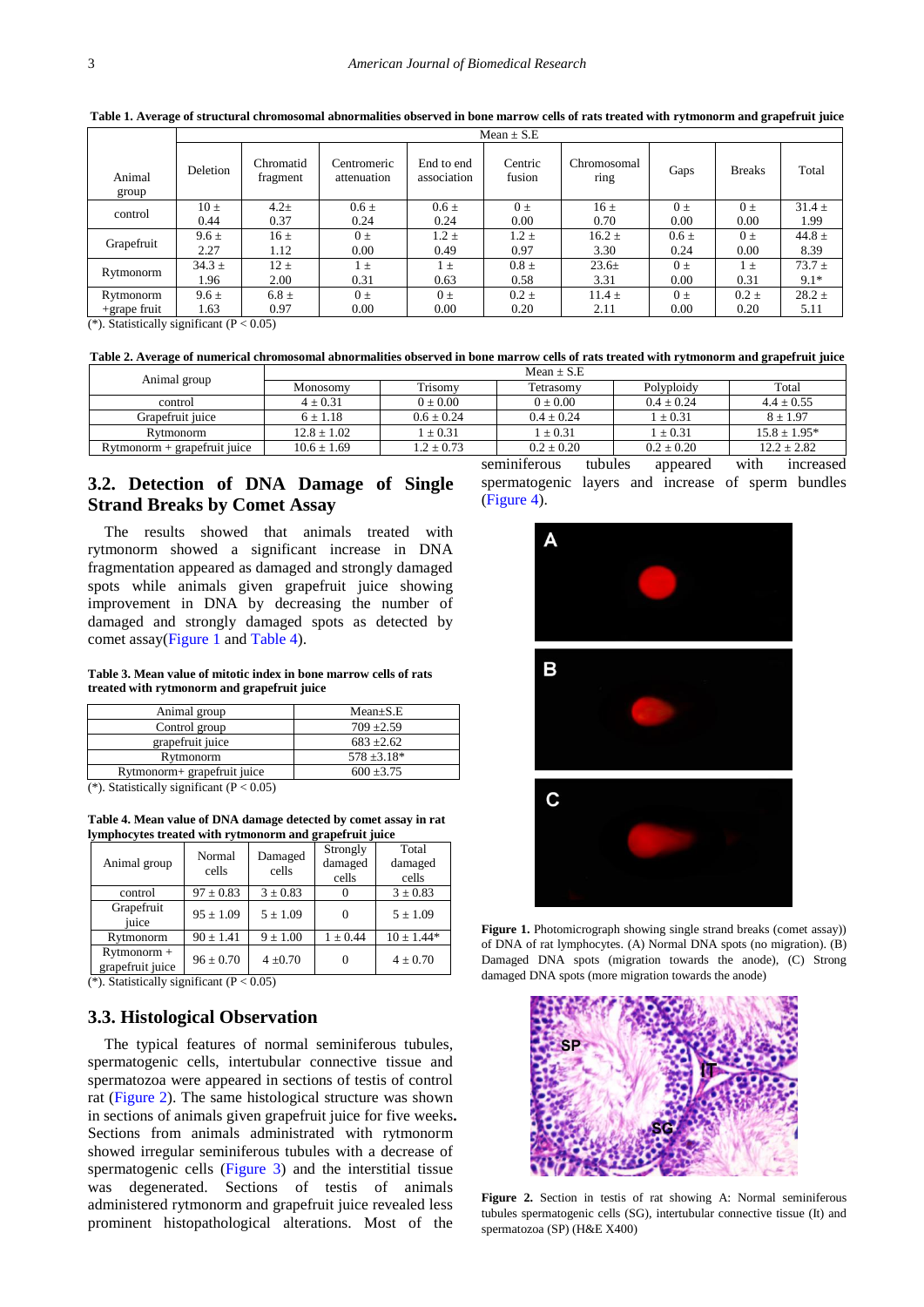<span id="page-3-0"></span>

**Figure 3.** Section in testis of rat treated with rytmonorm showing irregular seminiferous tubules with degenerated interstitial tissues (X400)

<span id="page-3-1"></span>

Figure 4. Section in testis of a rat given rytmonorm with grapefruit juice showing an improvement in histological appearance of spermatogenic cells (SG) and spermatozoa (SP) (X400)

#### **3.4. Morphometric Results**

A decrease in diameter of seminiferous tubules and germ cell height of seminiferous tubules was recorded in rytmonorm-treated rats in compare with normal ones. Animals treated with rytmonorm and grapefruit juice showed marked improvement in the mean tubular diameter and in germ cell height in comparison with rytmonorm treated animals [\(Table 5\)](#page-3-2).

**Table 5. Mean value of the diameter and epithelial height of seminiferous tubules in rats treated with rytmonorm and grapefruit** 

<span id="page-3-2"></span>

| iuice                          |                              |                                       |  |  |  |  |
|--------------------------------|------------------------------|---------------------------------------|--|--|--|--|
| Animal group                   | Diameter<br>$(Mean \pm S.E)$ | Epithelial height<br>(Mean $\pm$ S.E) |  |  |  |  |
| control                        | $405 \pm 13.22$              | $129 + 3.5$                           |  |  |  |  |
| Grapefruit juice               | $388 \pm 10.19$              | $128 + 2.7$                           |  |  |  |  |
| Rytmonorm                      | $360 \pm 6.32*$              | $80 + 6.32*$                          |  |  |  |  |
| Rytmonorm +grapefruit<br>juice | $354 + 16.00$                | $105 + 7.41$                          |  |  |  |  |

(\*). Statistically significant (P<0.05)

#### **3.5. Sperm Head Abnormalities**

The result indicated that there was an increase in the mean number of sperm head abnormalities (without hock, banana type, amorphous , hummer shape) in animals treated with rytmonorm. Treating animals with grapefruit juice caused a significant decrease in sperm head abnormalities [\(Table 6\)](#page-3-3).

**Table 6. Effect of rytmonorm and grapefruit juice on sperm head abnormalities**

<span id="page-3-3"></span>

| Animal group                                                                                                                                                                                                                  | Normal                                        | Without hock                              | Banana shape         | Amorphous            | Hammer shape       |  |  |
|-------------------------------------------------------------------------------------------------------------------------------------------------------------------------------------------------------------------------------|-----------------------------------------------|-------------------------------------------|----------------------|----------------------|--------------------|--|--|
| Normal control                                                                                                                                                                                                                | 998.4 $\pm$<br>0.50                           | $1.2 \pm$<br>0.37                         | $1.2 \pm$<br>0.20    | $\Omega$             | $\theta$           |  |  |
| Grapefruit juice                                                                                                                                                                                                              | 994.2 $\pm$<br>1.39                           | $2.6 \pm$<br>0.81                         | $1.8 \pm$<br>0.37    | $0.6 \pm$<br>0.24    | 0                  |  |  |
| Rytmonorm                                                                                                                                                                                                                     | 983.8 $\pm$<br>0.86                           | $8.8 \pm$<br>$0.86*$                      | $5.6 \pm$<br>$0.87*$ | $1.6 \pm$<br>$0.40*$ | $1 \pm$<br>$0.31*$ |  |  |
| $Rytmonorm +$<br>grapefruit juice<br>$\mathcal{L}(\mathbf{1},\mathbf{1}) = \mathcal{L}(\mathbf{1},\mathbf{1}) = \mathcal{L}(\mathbf{1},\mathbf{1}) = \mathcal{L}(\mathbf{1},\mathbf{1}) = \mathcal{L}(\mathbf{1},\mathbf{1})$ | 993 $\pm$<br>1.41<br>$\cdot$ $\sim$<br>$\sim$ | 4.8 $\pm$<br>0.66<br>$\sim$ $\sim$ $\sim$ | $2.4 \pm$<br>0.51    | $0.6 \pm$<br>0.24    | $\Omega$           |  |  |

(\*). Statistically significant ( $P < 0.05$ )

## **4. Discussion**

The present study showed that animals given rytmonorm showed an increase in the mean number of structural chromosomal aberrations including chromatide deletion, chromatide fragments, chromosomal ring, centromeric attenuation of chromosomes, centric fusion of chromosomes, end to end association of chromosomes, chromatid gaps and breaks. Numerical aberrations (monoploidy, triploidy, tetraploidy and polyploidy) and mitotic index also decreased by the treatment with this drug. Similarly, Telez et al. [\[3\],](#page-4-1) showed that the antihypertensive drug atenolol was found to induce chromosome loss. Krishnamurthy and Aruna [\[21\],](#page-4-17) stated that antihypertensive drug, propranolol induce significant chromosomal aberrations at any dose tested. DNA fragmentation was observed in lymphocytes of animals treated with rytmonorm. Isomoto et al. [\[22\],](#page-4-18) reported that antiarrhythmic, amiodarone induced DNA fragmentation in culture H9c2 cells. Maier and Schawalder (23), showed that after exposure to doxorubicin, nitrofurantoin, propranolol and practolol at a low dose, tissue oxygen concentration (5%  $O_2$ ), cell cycle kinetics, DNA and the protein content of G1-phase cells (nucleus/cytoplasm ratio) were decreased. An increase in sperm head abnormalities was observed in animals given rytmonorm. El-Sayed et al. [\[4\],](#page-4-2) reported that atenolol, metoprolol and propranolol have a toxic effect on male fertility and induced significant decrease in percent of progressive motility of sperm besides increase in sperm head and tail abnormalities and cause a significant decrease in the level of testosterone hormone at first and 30 days after the last dose. Khan et al. [\[24\],](#page-4-19) reported that patients taking betablockers experience sexual dysfunction. Anakwe et al. [\[25\],](#page-4-20) reported that rodent Leydig cells possess betaadrenergic binding sites and point out a possible dissociation between receptor recognition and physiologic response.

Treating rats with rytmonorm and grapefruit juice showed a protection against rytmonorm –induced cytogenetic and testicular abnormalities. The protective effects of grapefruit were studied by many investigators. Attia [\[26\]](#page-4-21) studied the anti-mutagenic effects of naringin, a grapefruit flavonone, against lomefloxacin-induced genomic instability in vivo in mouse bone marrow cells by chromosomal aberration assays. Miyata et al. [\[27\],](#page-5-0) stated that rats allowed free access to grapefruit juice for 5 days prior to AFB1 administration resulted in clearly reduced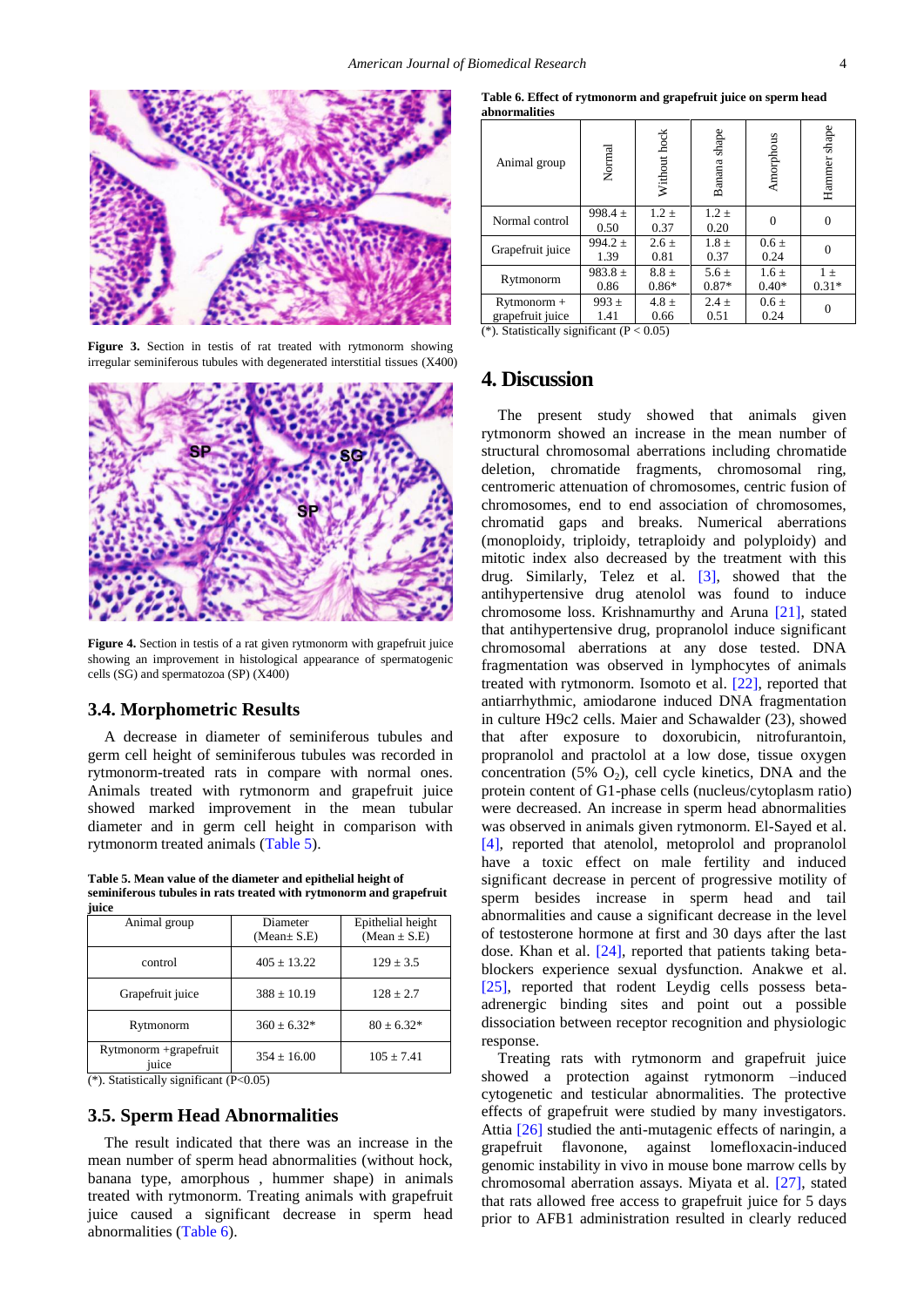DNA damage in liver. Alvarez-González et al. (16), reported that the consumption of grapefruit juice has been associated with various activities potentially beneficial for human health, including protection against the DNA damage produced by various compounds. They found that grapefruit juice inhibited the rate of micronucleated polychromatic erythrocytes and sister chromatid exchanges induced by the antineoplastic alkylating agent ifosfamide. Alvarez González et al. [\[28\],](#page-5-1) reported that grapefruit juice is widely consumed in many countries and several of its constituents possess nutritive value, as well as antigenotoxic and antioxidant effects. So et al. [\[14\],](#page-4-10) reported that citrus flavonoids are effective inhibitors of human breast cancer cell proliferation in vitro. Miyata et al. [\[29\],](#page-5-2) studied the influence of grapefruit juice intake on 2-amino-1-methyl-6-phenylimidazo[4,5-b]pyridine (PhIP) induced colon DNA damage and found that grapefruit juice suppresses PhIP-induced colon DNA damage by a mechanism independent of PhIP absorption in the intestine. Jagetia et al. [\[15\],](#page-4-11) reported naringin, a bioflovnoid predominant in grape fruit and other citrus fruits, has been found to scavenge free radicals and reduce radiation induced damage such as reduction of aberrant cells and chromosomal aberrations like acentric fragments, chromatid and chromosome breaks, centric rings, dicentrics and exchange.

Antioxidants are known to scavenge free radicals thereby decreasing the degree of the effects of many harmfull drugs and chemicals. The antioxidant activity of grapefruit components was studied. Girennavar et al. [\[30\],](#page-5-3) isolated two bioactive compounds from grapefruit juice and grapefruit peel oil. Structures of the compounds were identified as bergaptol and geranylcoumarin. bergaptol showed very good radical scavenging activity at all the tested concentrations. Furthermore, these compounds were found to be potent inhibitors of debenzylation activity of CYP3A4 enzyme. Guimarães et al. [\[31\],](#page-5-4) studied a comparison between the antioxidant properties of peel (flavedo and albedo) and juices of citrus fruit (Rutaceae), grapefruit (*Citrus paradisi*), lemon (*Citrus limon*), lime (*Citrus xaurantiifolia*) and sweet orange (*Citrus sinensis*) and found that phenolics were the main antioxidant compounds found in all the extracts. The dominant flavanone glycoside in grapefruit is naringin. Naringin has been found to scavenge free radicals that reduce radiationinduced damage [\[15\].](#page-4-11) Thus, it is concluded from the present work that the protective effect of grapefruit juice may be attributed to its antioxidant activity.

## **References**

- <span id="page-4-0"></span>[1] Nichol, G.; McAlister, F.; Pham, B.; Laupacis, A.; Shea, B.; Green, M.; Tang, A. and Wells, G., Meta-analysis of randomised controlled trials of the effectiveness of antiarrhythmic agents at promoting sinus rhythm in patients with atrial fibrillation. *Heart,* 87(6): 535-543, 2002.
- [2] Wyse, D.; Waldo, A.; DiMarco, J.; Domanski, M.; Rosenberg, Y.; Schron , E.; Kellen, J.; Greene, H.; Mickel, M.; Dalquist, J. and Corley, S., A comparison of rate control and rhythm control in patients with atrial fibrillation. *N. Engl. J. Med.*, 347(23): 1825- 1833, 2002.
- <span id="page-4-1"></span>[3] Télez, M.; Ortiz-Lastra, E.; Gonzalez, A. J.; Flores, P.; Huerta, I.; Ramírez, J. M.; Barasoain, M.; Criado, B. and Arrieta, I., Assessment of the genotoxicity of atenolol in human peripheral blood lymphocytes: correlation between chromosomal fragility and content of micronuclei. *Mutat. Res.*, 695(1-2): 46-54, 2010.
- <span id="page-4-2"></span>[4] El-Sayed, M. G.; El-Sayed, M. T.; Elazab A. S.; Hafeiz, M. H., El-Komy , A. A. and Hassan, E., Effects of some beta-adrenergic blockers on male fertility parameters in rats. Dtsch Tierarztl Wochenschr., 105(1): 10-12, 1998.
- <span id="page-4-3"></span>[5] Stead, S.; Werstiuk, E. S. and Lee, R. M., Nifedipine induces apoptosis in cultured vascular smooth muscle cells from spontaneously hypertensive rats. Life Sci., 67(8): 895-906, 2000.
- [6] Saber A. Sakr, Mohammed E. Zowail, Samraa S. El-Shafey, Ameliorative effect of grapefruit juice on amiodarone-induced cytogenetic and testicular damage in albino rats. *Asian Pacific J.Trop. Biomed*. 2012.(In press)
- <span id="page-4-4"></span>[7] Trevor; Anthony, J.; Katzung and Bertram, G., Pharmacology. New York: Lange Medical Books/McGraw-Hill, *Medical Publishing Division*. 2003.
- <span id="page-4-5"></span>[8] Fellers, P. J.; Nikdel, S.; Lee, H. S., Nutrient content and nutrition labeling of several processed Florida citrus juice products. *J. Am. Diet Assoc.*, 90 (8): 1079-1084, 1990.
- <span id="page-4-6"></span>[9] Cerda, J. J.; Robbins, F. L.; Burgin, C. W.; Baumgartner, T. G.; Rice, R. W., The effects of grapefruit pectin on patients at risk for coronary heart disease without altering diet or life style. *Clin. Cardiol.*, 11(9): 589-594, 1998.
- <span id="page-4-7"></span>[10] Armando, C.; Maythe, S. and Beatriz, N. P., Antioxidant activity of grapefruit seed extract on vegetable oils. *J. Sci. of Food, Agric.*, 77(4): 463-467, 1997.
- <span id="page-4-8"></span>[11] Takeoka, G. R.; Dao, L. T.; Wong, R. Y. and Harden, L. A., Identification of benzalkonium chloride in commercial grapefruit seed extracts. *J. Agric. Food Chem.*, 53(19): 7630-7636, 2005.
- [12] Ganzera, M.; Aberham, A. and Stuppner, H., Development and validation of an HPLC/UV/MS method for simultaneous determination of 18 preservatives in grapefruit seed extract. *J. Agric. Food Chem.*, 54(11): 3768-3772, 2006.
- <span id="page-4-9"></span>[13] Platt, R., Current concepts in optimum nutrition for cardiovascular disease. *Prev. Cardiol.*, 3(2): 83-87, 2000.
- <span id="page-4-10"></span>[14] So, F. V.; Guthrie, N.; Chambers, A. F.; Moussa, M. and Carroll, K. K., Inhibition of human breast cancer cell proliferation and delay of mammary tumorigenesis by flavonoids and citrus juices, 26(2): 167-181, 1996.
- <span id="page-4-11"></span>[15] Jagetia, G. Ch.; Venkatesha, V. A. and Reddy, T. K., Naringin, a citrus flavonone, protects against radiatin- induced chromosome damage in mouse bone marrow. *Mutagenesis*, 18(4): 337-343, 2003.
- <span id="page-4-12"></span>[16] Alvarez-González, I.; Madrigal-Bujaidar, E. and Sánchez-García, V. Y., Inhibitory Effect of Grapefruit Juice on the Genotoxic Damage Induced by Ifosfamide in Mouse. *Plant Foods Hum Nutr.*, 65(4): 367-373, 2010.
- <span id="page-4-13"></span>[17] 17.El-Lakkany, N. M.; Seif el-Din, S. H.; Badawy, A. A. and Ebeid, F. A., Effect of artemether alone and in combination with grape fruit juice on hepatic drug-metabolising enzymes and biochemical aspects in experimental Schistosoma mansoni. *Int. J. of parasitol.*, 34(12): 1405-1412, 2004.
- <span id="page-4-14"></span>[18] Paget, G. E. and Barnes, J. M., Toxicity tests in evaluation of drug activities pharmacometries (Laurence, D. R. and Bacharach, A. L. eds) Academic Press, London and New York, 1964.
- <span id="page-4-15"></span>[19] Singh, N. P.; McCoy, M. T.; Tice, R. R. and Schneider, E. L., A simple technique for quantitation of low levels of DNA damage in individual cells. *Exp. Cell Res.*, 175: 184 -191, 1988.
- <span id="page-4-16"></span>[20] Wyrobek, A. J. and Burce, W. R. (1975): Chemical introduction of sperm abnormalities in mice. Proc. Nat. Acad. Sci. USA., 72(11): 4425-4429.
- <span id="page-4-17"></span>[21] Krishnamurthy, N. B. and Aruna, N., Mutagenic evaluation of propranolol in somatic and germ cells of mice. *Mutat. Res.*, 173(3): 207-210, 1986.
- <span id="page-4-18"></span>[22] Isomoto, S.; Kawakami, A.; Arakaki, T.; Yamashita, S.; Yano, K. and Ono, K., Effects of antiarrhythmic drugs on apoptotic pathways in H9 c2 cardiac cells. *J Pharmacol. Sci.*, 101(4): 318- 324, 2006.
- [23] Maier, P. and Schawalder H., Alterations in the cellular DNA and protein content determined by flow cytometry as indicators for chemically induced structural and numerical chromosome aberrations. *Mutagenesis*, 3(3): 219-226, 1988.
- <span id="page-4-19"></span>[24] Khan, U. A.; Aslam, M. and Saeed, S. A., Effect of beta adrenergic antagonist on the production of testosterone by rat's Leydig cells. *J. Ayub. Med. Coll. Abbottabad*, 16(4): 26-28, 2004.
- <span id="page-4-20"></span>[25] Anakwe, O. O.; Murphy, P. R. and Moger, W. H., Characterization of beta-adrenergic binding sites on rodent Leydig cells. *Biol. Reprod.*, 33(4): 815-826, 1985.
- <span id="page-4-21"></span>[26] Attia, S. M., Abatement by naringin of lomefloxacin-induced genomic instability in mice. *Mutagenesis*, 23(6): 515-521, 2008.